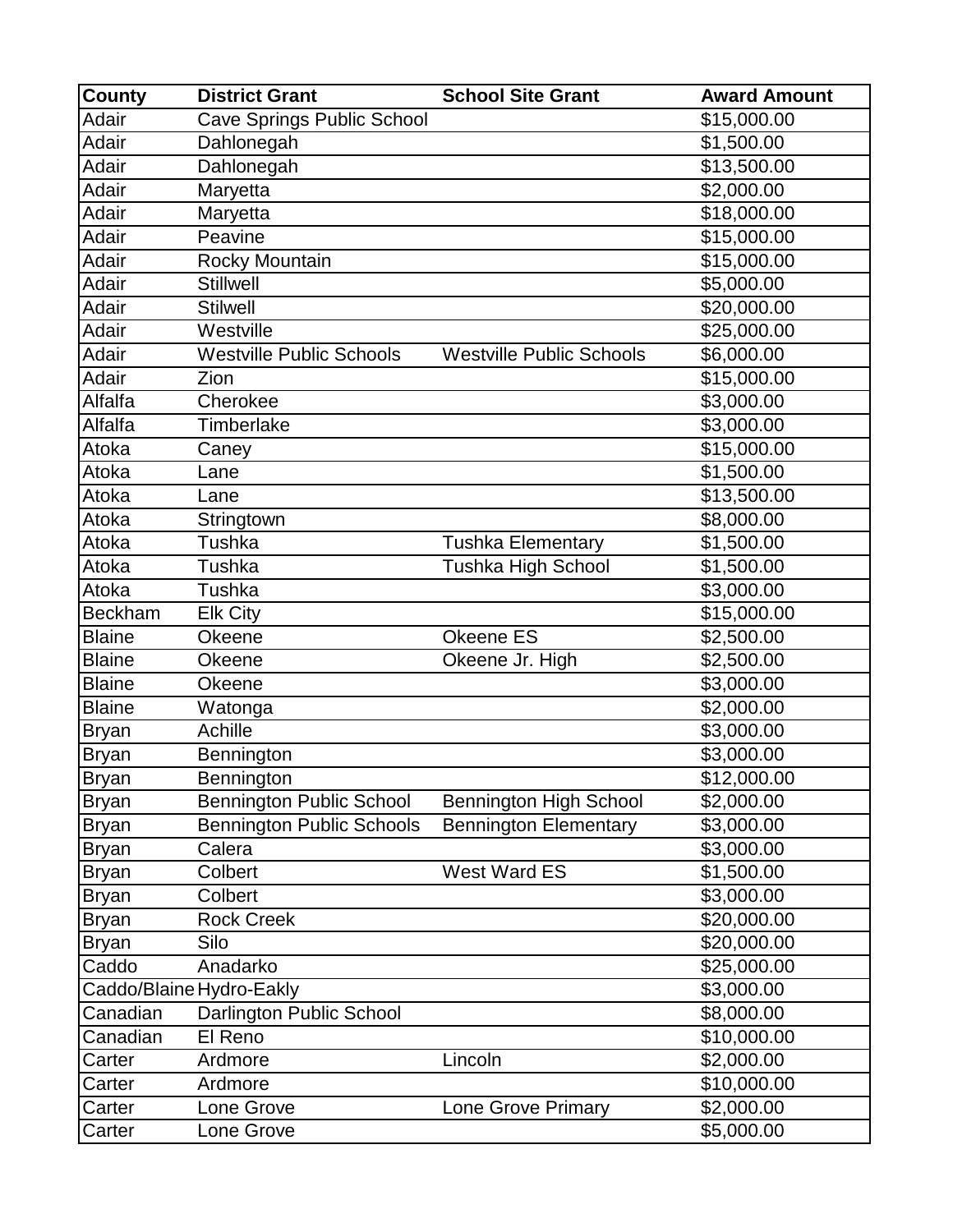| Carter          | Springer                       | Springer E.S.                | \$1,000.00        |
|-----------------|--------------------------------|------------------------------|-------------------|
| Carter          | Springer                       | Springer M.S./H.S            | \$1,000.00        |
| Carter          | Springer                       |                              | \$3,000.00        |
| Carter          | Zaneis                         |                              | \$2,625.00        |
| Cherokee        | <b>Grand View</b>              |                              | \$2,000.00        |
| Cherokee        | <b>Grand View School</b>       |                              | \$9,500.00        |
| Cherokee        | Tahlequah                      |                              | \$15,000.00       |
| Cherokee        | Tahlequah                      |                              | \$15,000.00       |
| Choctaw         | <b>Boswell</b>                 |                              | \$3,000.00        |
| Choctaw         | <b>Fort Towson</b>             |                              | \$15,000.00       |
| Choctaw         | Hugo                           |                              | \$5,000.00        |
| Choctaw         | Soper                          |                              | \$3,000.00        |
| Cleveland       | <b>Little Axe</b>              |                              | \$6,000.00        |
| Cleveland       | Norman                         | Adams                        | \$5,000.00        |
| Cleveland       | Norman                         | Jefferson ES                 | \$10,000.00       |
| Cleveland       | Norman                         | Lincoln                      | \$3,000.00        |
| Cleveland       | Norman                         | <b>Truman Primary</b>        | \$4,000.00        |
| Cleveland       | Norman                         |                              | \$100,000.00      |
| Coal            | Cottonwood                     |                              | \$8,000.00        |
| Coal            | Tupelo                         |                              | \$3,000.00        |
| Comanche        | Indiahoma                      |                              | \$1,000.00        |
| Craig           | Bluejacket                     |                              | \$3,000.00        |
| Craig           | Bluejacket                     |                              | \$12,000.00       |
| Creek           | <b>Bristow</b>                 |                              | \$8,000.00        |
| Creek           | Drumright                      |                              | \$20,000.00       |
| Creek           | <b>Drumright Public School</b> | <b>Bradley Elementary</b>    | \$3,000.00        |
| Custer          | Weatherford                    |                              | \$30,000.00       |
| Delaware        | Cleora                         |                              | \$2,625.00        |
| Delaware        | Colcord                        |                              | \$3,000.00        |
| Delaware        | Colcord                        |                              | \$17,000.00       |
| Delaware        | Greasy                         |                              | \$1,500.00        |
| <b>Delaware</b> | Grove                          |                              | \$30,000.00       |
| Delaware        | Jay                            | <b>Jay Upper Elementary</b>  | \$3,000.00        |
| Delaware        | Jay                            |                              | \$25,000.00       |
| Delaware        | Jay Public Schools             | <b>Jay Elementary School</b> | \$4,000.00        |
| Delaware        | Kansas                         |                              | \$20,000.00       |
| Delaware        | Leach                          |                              | \$15,000.00       |
| Delaware        | Mosley                         |                              | \$1,500.00        |
| Delaware        | <b>Oaks Mission</b>            |                              | \$15,000.00       |
| <b>Ellis</b>    | Arnett                         |                              | $\sqrt{3,000.00}$ |
| <b>Ellis</b>    | <b>Shattuck</b>                |                              | \$3,000.00        |
| Garfield        | Waukomis                       |                              | \$3,000.00        |
| Garvin          | Maysville                      |                              | \$8,000.00        |
| Grady           | <b>Rush Springs</b>            |                              | \$20,000.00       |
| Grant           | Pond Creek-Hunter              |                              | \$8,000.00        |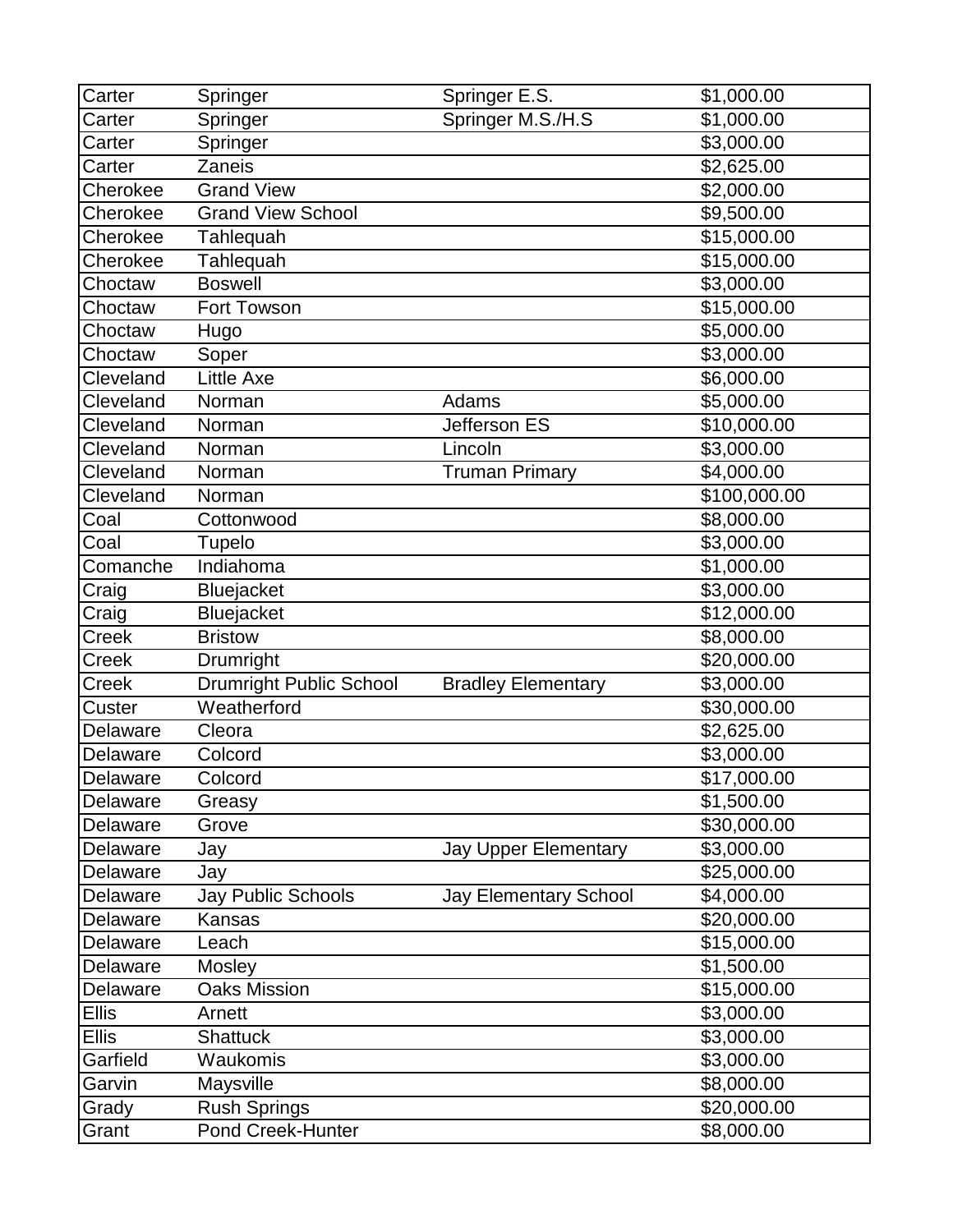| Greer           | Granite                         |                     | \$15,000.00            |
|-----------------|---------------------------------|---------------------|------------------------|
| Harmon          | <b>Hollis</b>                   |                     | \$20,000.00            |
| Haskell         | <b>Whitefield Public School</b> |                     | \$3,000.00             |
| Hughes          | <b>Stuart</b>                   |                     | \$15,000.00            |
| Jackson         | Altus                           |                     | \$30,000.00            |
| Jackson         | <b>Blair</b>                    |                     | \$15,000.00            |
| Jackson         | Navajo                          |                     | \$20,000.00            |
| Jackson         | Olustee                         |                     | \$1,000.00             |
| Jackson         | Olustee                         |                     | \$2,000.00             |
| Jackson         | Olustee-Eldorado                |                     | \$5,000.00             |
| Jefferson       | Waurika                         | <b>Waurika ES</b>   | \$7,500.00             |
| Jefferson       | Waurika                         | Waurika HS          | \$2,000.00             |
| Jefferson       | Waurika                         |                     | \$15,000.00            |
| Jefferson       | <b>Waurika Public Schools</b>   | Waurika MS & HS     | \$3,000.00             |
| Johnston        | Coleman                         |                     | \$15,000.00            |
| <b>Johnston</b> | Milburn                         |                     | \$3,000.00             |
| Johnston        | <b>Mill Creek</b>               |                     | \$3,000.00             |
| Johnston        | Ravia                           |                     | \$1,500.00             |
| Johnston        | Ravia Public School             | Ravia Public School | \$2,000.00             |
| Johnston        | <b>Ravia Public School</b>      |                     | \$13,500.00            |
| Johnston        | Tishomingo                      |                     | \$20,000.00            |
| Johnston        | Wapanucka                       |                     | $\overline{$3,000.00}$ |
| Kay             | <b>Newkirk</b>                  |                     | \$20,000.00            |
| Kay             | Ponca City                      |                     | \$20,000.00            |
| Kay             | Tonkawa                         |                     | \$20,000.00            |
| Kingfisher      | Dover                           |                     | \$15,000.00            |
| Kingfisher      | Lomega                          |                     | \$3,000.00             |
| Kingfisher      | Okarche                         |                     | \$1,000.00             |
| Kingfisher      | Okarche*                        |                     | \$2,000.00             |
| Kiowa           | Snyder                          |                     | \$3,000.00             |
| Latimer         | Panola                          |                     | \$5,000.00             |
| Le Flore        | Poteau                          | Poteau High School  | \$8,000.00             |
| LeFlore         | <b>Heavener Public Schools</b>  |                     | \$20,000.00            |
| LeFlore         | <b>Howe Public Schools</b>      |                     | \$11,500.00            |
| LeFlore         | Poteau                          |                     | \$10,000.00            |
| LeFlore         | <b>Wister Public School</b>     |                     | \$3,000.00             |
| Lincoln         | Agra                            |                     | \$3,000.00             |
| Lincoln         | Agra                            |                     | \$12,000.00            |
| Lincoln         | Carney                          | Carney ES           | \$2,000.00             |
| Lincoln         | Carney                          | Carney HS           | \$2,000.00             |
| Lincoln         | Carney                          |                     | \$15,000.00            |
| Lincoln         | Chandler                        |                     | \$5,000.00             |
| Lincoln         | Chandler                        |                     | \$20,000.00            |
| Lincoln         | Davenport                       |                     | \$3,000.00             |
| Lincoln         | Davenport                       |                     | \$12,000.00            |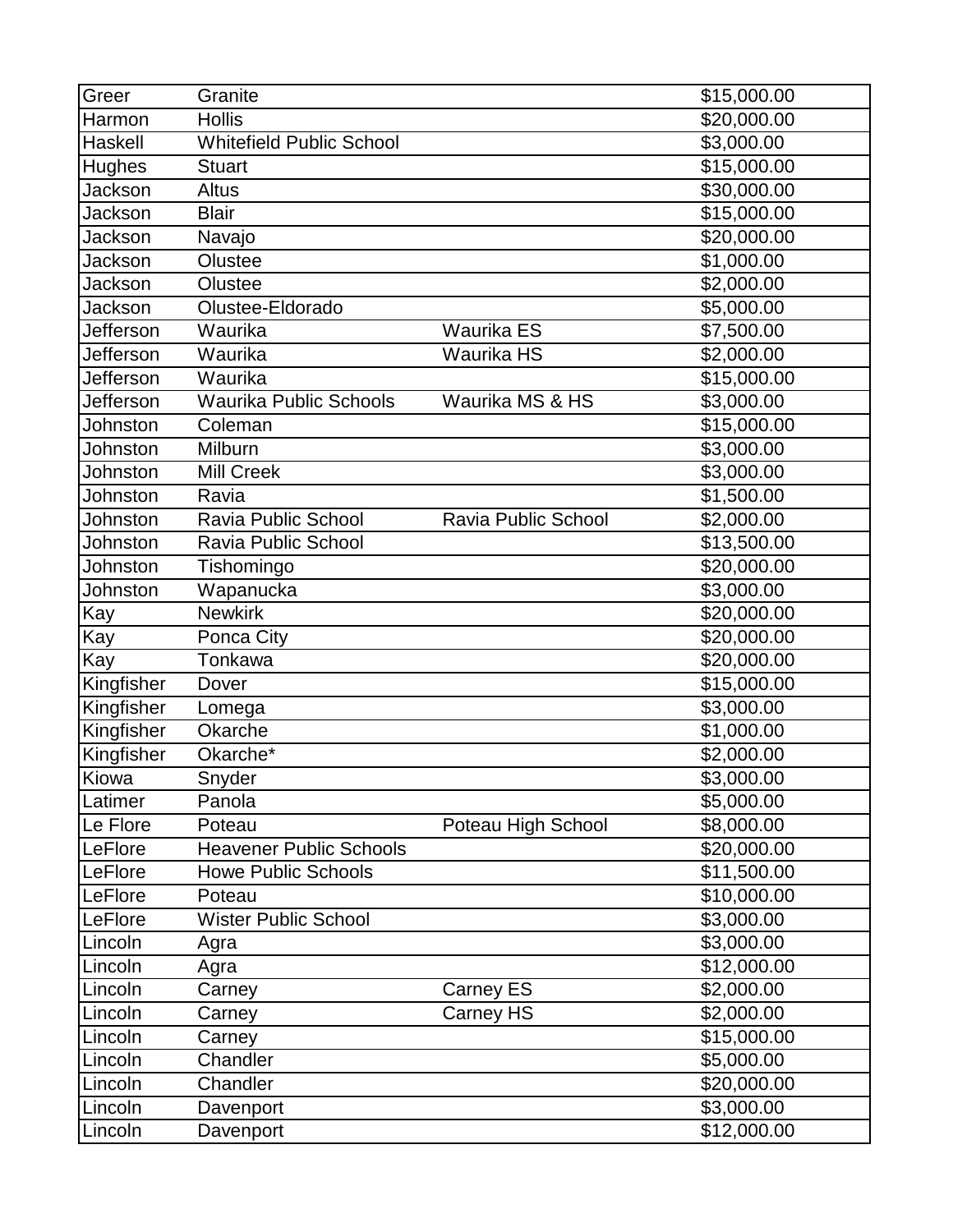| Lincoln          | Meeker                          |                           | \$3,000.00  |
|------------------|---------------------------------|---------------------------|-------------|
| Lincoln          | Prague                          |                           | \$5,000.00  |
| Lincoln          | Prague                          |                           | \$20,000.00 |
| Lincoln          | Wellston                        |                           | \$3,000.00  |
| Lincoln          | Wellston                        |                           | \$17,000.00 |
| Lincoln          | <b>White Rock</b>               |                           | \$15,000.00 |
| Logan            | Coyle                           | <b>Coyle Elementary</b>   | \$1,500.00  |
| Logan            | Coyle                           | Coyle H.S.                | \$1,000.00  |
| Logan            | Coyle                           |                           | \$500.00    |
| Logan            | Coyle                           |                           | \$2,500.00  |
| Logan            | Crescent                        |                           | \$20,000.00 |
| Logan            | Guthrie                         | <b>Central High ES</b>    | \$7,500.00  |
| Logan            | Guthrie                         |                           | \$30,000.00 |
| Love             | <b>Marietta Public Schools</b>  |                           | \$14,000.00 |
| Love             | Thackerville                    |                           | \$3,000.00  |
| Major            | Cimarron                        |                           | \$3,000.00  |
| Major            | Fairview                        |                           | \$3,000.00  |
| Marshall         | Kingston                        |                           | \$5,000.00  |
| Marshall         | Kingston Public Schools         |                           | \$20,000.00 |
| Marshall         | Madill                          |                           | \$10,000.00 |
| Marshall         | Madill                          |                           | \$15,000.00 |
| <b>Mayes</b>     | Kenwood                         |                           | \$15,000.00 |
| Mayes            | <b>Locust Grove</b>             |                           | \$14,000.00 |
| Mayes            | Pryor                           | <b>Lincoln Elementary</b> | \$8,000.00  |
| Mayes            | Pryor                           |                           | \$15,000.00 |
| <b>McClain</b>   | <b>Blanchard Public Schools</b> |                           | \$15,500.00 |
| McClain          | <b>Newcastle Public Schools</b> |                           | \$7,000.00  |
| <b>McClain</b>   | Washington                      |                           | \$5,000.00  |
| McCurtain        | <b>Battiest</b>                 |                           | \$3,000.00  |
| <b>McCurtain</b> | <b>Battiest Public School</b>   |                           | \$12,000.00 |
| <b>McCurtain</b> | Denison                         |                           | \$1,500.00  |
| <b>McCurtain</b> | <b>Glover Elementary School</b> |                           | \$15,000.00 |
| <b>McCurtain</b> | Haworth                         |                           | \$2,000.00  |
| <b>McCurtain</b> | Idabel                          |                           | \$5,000.00  |
| <b>McCurtain</b> | Idabel                          |                           | \$20,000.00 |
| <b>McCurtain</b> | Lukfata                         |                           | \$15,000.00 |
| <b>McCurtain</b> | Smithville                      |                           | \$15,000.00 |
| <b>McCurtain</b> | Valliant                        |                           | \$2,000.00  |
| <b>McCurtain</b> | Valliant                        |                           | \$17,000.00 |
| <b>McCurtain</b> | Valliant*                       |                           | \$1,000.00  |
| <b>McCurtain</b> | <b>Wright City</b>              |                           | \$3,000.00  |
| McCurtain        | <b>Wright City</b>              |                           | \$12,000.00 |
| <b>Murray</b>    | Davis                           |                           | \$5,000.00  |
| <b>Murray</b>    | Sulphur                         |                           | \$25,000.00 |
| Muskogee         | <b>Braggs</b>                   |                           | \$3,000.00  |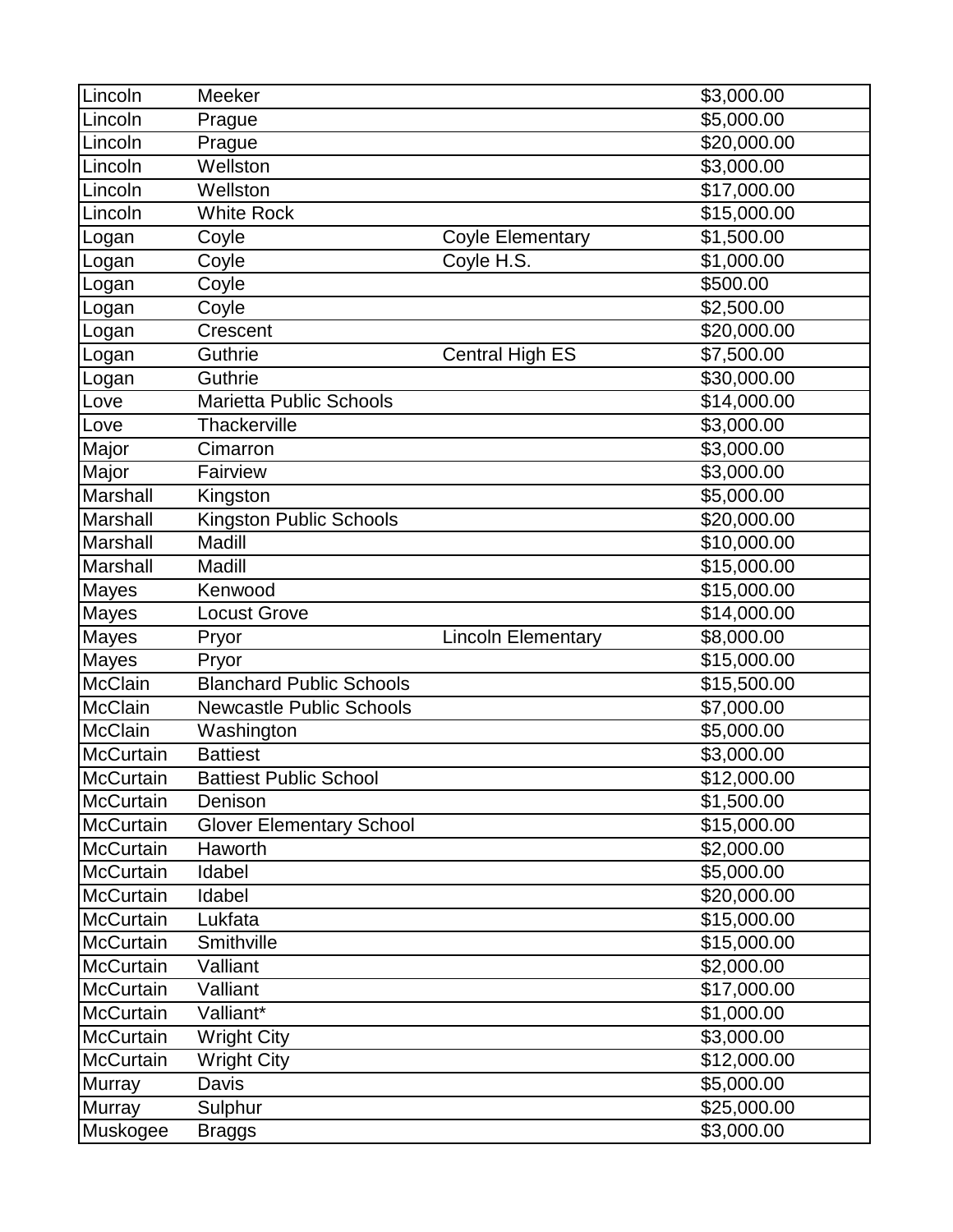| Muskogee        | Ft. Gibson                                         |                              | \$3,000.00  |
|-----------------|----------------------------------------------------|------------------------------|-------------|
| Muskogee        | Muskogee                                           | <b>Ben Franklin</b>          | \$7,000.00  |
| Muskogee        | Muskogee                                           | <b>Ben Franklin Science</b>  | \$2,000.00  |
| Muskogee        | Muskogee                                           |                              | \$20,000.00 |
| Muskogee        | <b>Oktaha Public School</b>                        |                              | \$20,000.00 |
| Muskogee        | Porum                                              |                              | \$3,000.00  |
| Muskogee        | Warner                                             |                              | \$3,000.00  |
| Muskogee        | Warner                                             |                              | \$17,000.00 |
| Nowata          | Nowata                                             |                              | \$3,000.00  |
| Nowata          | Nowata                                             |                              | \$17,000.00 |
| Nowata          | South Coffeyville                                  |                              | \$3,000.00  |
| Nowata          | South Coffeyville                                  |                              | \$12,000.00 |
| <b>Okfuskee</b> | Mason                                              |                              | \$15,000.00 |
| Oklahoma        | Edmond                                             |                              | \$20,000.00 |
| Oklahoma        | Millwood                                           | Millwood Arts Academy        | \$1,500.00  |
| <b>Oklahoma</b> | Millwood                                           | Millwood Arts Academy*       | \$2,500.00  |
| Oklahoma        | Millwood                                           | Millwood E.S.                | \$1,500.00  |
| Oklahoma        | Millwood                                           | Millwood ES*                 | \$2,500.00  |
| <b>Oklahoma</b> | Millwood                                           | Millwood High School         | \$1,500.00  |
| Oklahoma        | Millwood                                           | Millwood HS*                 | \$2,500.00  |
| Oklahoma        | Millwood                                           |                              | \$5,000.00  |
| Oklahoma        | Oakdale                                            |                              | \$5,000.00  |
| Oklahoma        | <b>OKCPS</b>                                       | Coolidge                     | \$3,000.00  |
| Oklahoma        | <b>OKCPS</b>                                       | Monroe                       | \$3,000.00  |
| Oklahoma        | Oklahoma                                           | Monroe                       | \$15,000.00 |
| Oklahoma        | <b>Oklahoma City</b>                               | <b>Coolidge Elementary</b>   | \$6,000.00  |
| Oklahoma        | <b>Oklahoma City</b>                               | Coolidge ES                  | \$2,000.00  |
| Oklahoma        | <b>Oklahoma City</b>                               | Martin Luther King E.S.      | \$2,000.00  |
| Oklahoma        | Oklahoma City                                      | MLK*                         | \$3,000.00  |
| Oklahoma        | <b>Oklahoma City</b>                               | Monroe                       | \$2,000.00  |
| Oklahoma        | Oklahoma City                                      |                              | \$10,000.00 |
| Oklahoma        | <b>Oklahoma City</b>                               |                              | \$50,000.00 |
| <b>Oklahoma</b> | Oklahoma City Public School Quail Creek Elementary |                              | \$4,000.00  |
| Oklahoma        | <b>Western Heights</b>                             |                              | \$10,000.00 |
| Okmulgee        | <b>Beggs</b>                                       | <b>Beggs Elementary</b>      | \$10,000.00 |
| Okmulgee        | <b>Beggs</b>                                       |                              | \$8,000.00  |
| Okmulgee        | Henryetta                                          |                              | \$5,000.00  |
| Okmulgee        | <b>Morris</b>                                      |                              | \$8,000.00  |
| Okmulgee        | Okmulgee                                           |                              | \$3,000.00  |
| Okmulgee        | <b>Twin Hills</b>                                  |                              | \$1,500.00  |
| Osage           | Pawhuska                                           | Indian Camp Elementary       | \$1,500.00  |
| Osage           | Pawhuska                                           |                              | \$3,000.00  |
| Ottawa          | Afton                                              | Afton (applying as one site) | \$2,000.00  |
| Ottawa          | Afton                                              |                              | \$3,000.00  |
| Ottawa          | Afton                                              |                              | \$17,000.00 |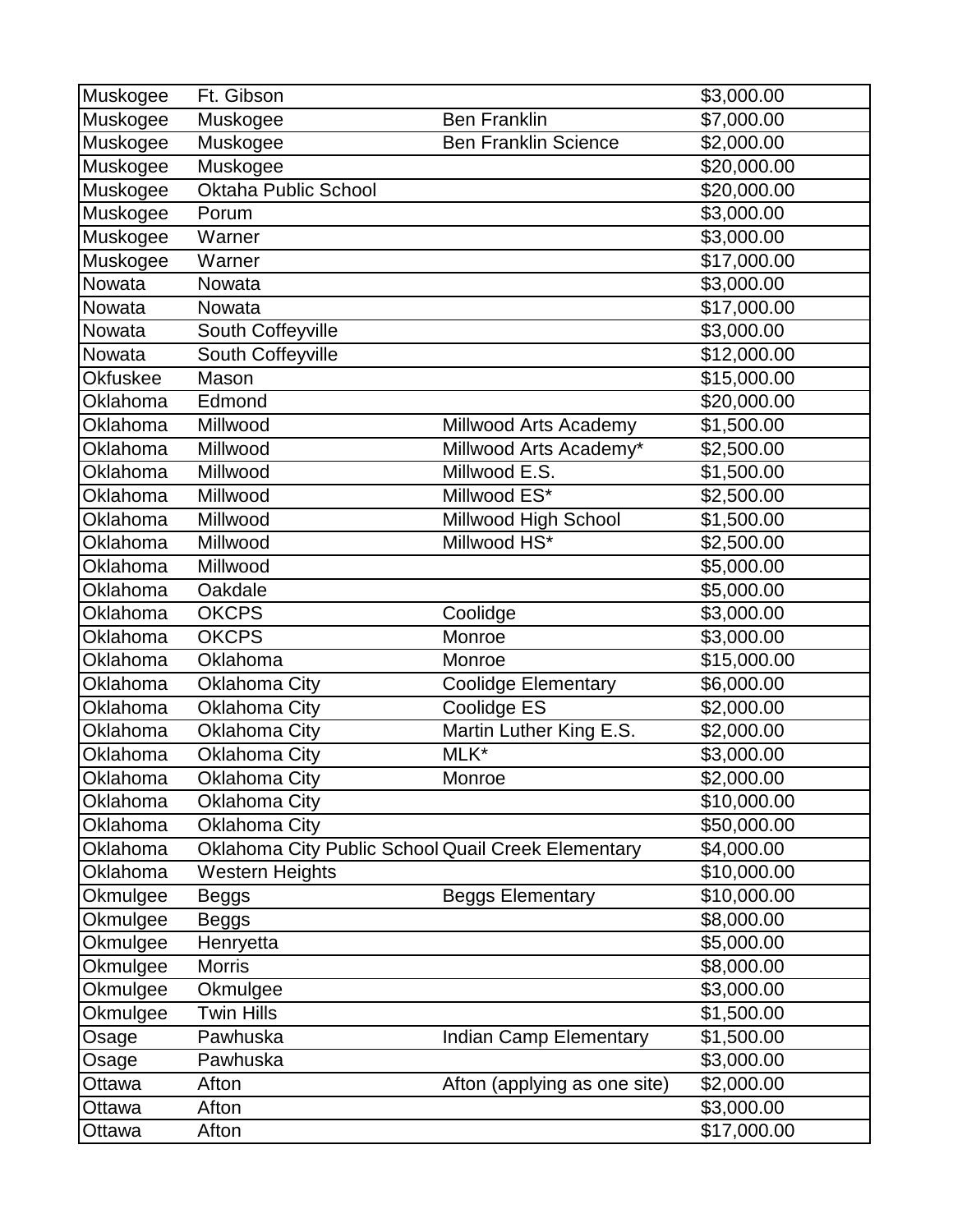| Ottawa                   | Miami                                |                                 | \$5,500.00             |
|--------------------------|--------------------------------------|---------------------------------|------------------------|
| Ottawa                   | Miami                                |                                 | \$10,000.00            |
| Ottawa                   | Wyandotte                            |                                 | \$20,000.00            |
| Pawnee                   | Cleveland                            |                                 | $\sqrt{$25,000.00}$    |
| Payne                    | <b>Glencoe Public Schools</b>        |                                 | \$8,000.00             |
| Payne                    | <b>Ripley</b>                        |                                 | \$3,000.00             |
| Payne                    | <b>Ripley</b>                        |                                 | $\sqrt{312,000.00}$    |
| Payne                    | Stillwater                           |                                 | \$10,000.00            |
| Payne                    | Stillwater                           |                                 | \$20,000.00            |
| Payne                    | <b>Stillwater Public Schools</b>     | <b>Stillwater Middle School</b> | \$5,000.00             |
| Payne                    | <b>Stillwater Public Schools</b>     | <b>Will Rogers Elementary</b>   | \$4,000.00             |
| Pittsburg                | Canadian                             |                                 | \$15,000.00            |
| Pittsburg                | Haileyville                          |                                 | \$15,000.00            |
| Pittsburg                | Indianola                            |                                 | \$15,000.00            |
| Pittsburg                | <b>Krebs</b>                         |                                 | \$15,000.00            |
| Pittsburg                | <b>McAlester</b>                     |                                 | \$30,000.00            |
| Pittsburg                | Pittsburg                            |                                 | \$15,000.00            |
| Pontotoc                 | Allen                                |                                 | \$3,000.00             |
| Pontotoc                 | Allen                                |                                 | \$17,000.00            |
| Pontotoc                 | <b>Allen Public School</b>           | <b>Allen Elementary</b>         | \$3,000.00             |
| Pontotoc                 | <b>Latta Public Schools</b>          |                                 | \$11,500.00            |
| Pontotoc                 | Stonewall                            |                                 | \$15,000.00            |
| Pottawatomie Asher       |                                      |                                 | \$15,000.00            |
| <b>Pottawatomie Maud</b> |                                      |                                 | \$3,000.00             |
| Pottawatomie McLoud      |                                      | <b>McLoud Elementary</b>        | \$4,000.00             |
| Pottawatomie McLoud      |                                      | McLoud High School              | \$2,000.00             |
| Pottawatomie McLoud      |                                      | McLoud Jr. High School          | \$1,500.00             |
| Pottawatomie McLoud      |                                      |                                 | \$5,000.00             |
|                          | <b>Pottawatomie Pleasant Grove</b>   |                                 | \$1,500.00             |
|                          | <b>Pottawatomie Pleasant Grove</b>   |                                 | \$13,500.00            |
| Pottawatomie Shawnee     |                                      |                                 | \$30,000.00            |
|                          | <b>Pottawatomie South Rock Creek</b> |                                 | \$1,500.00             |
|                          | <b>Pottawatomie South Rock Creek</b> |                                 | \$13,500.00            |
|                          | Pottwatomie Maud Public School       |                                 | \$12,000.00            |
| Pushmataha Antlers       |                                      | <b>Antlers Elementary</b>       | \$2,000.00             |
| Pushmataha Antlers       |                                      | <b>Antlers High School</b>      | \$1,500.00             |
| Pushmataha Antlers       |                                      |                                 | \$5,000.00             |
| Pushmataha Antlers       |                                      |                                 | \$20,000.00            |
| Pushmataha Clayton       |                                      |                                 | \$3,000.00             |
| Pushmataha Moyers        |                                      |                                 | \$15,000.00            |
| Pushmataha Nashoba       |                                      |                                 | \$1,500.00             |
| Pushmataha Rattan        |                                      |                                 | \$3,000.00             |
| <b>Roger Mills</b>       | Cheyenne                             |                                 | \$2,500.00             |
| Seminole                 | <b>Bowlegs</b>                       |                                 | \$15,000.00            |
| Seminole                 | <b>Justice</b>                       |                                 | $\overline{$}1,500.00$ |